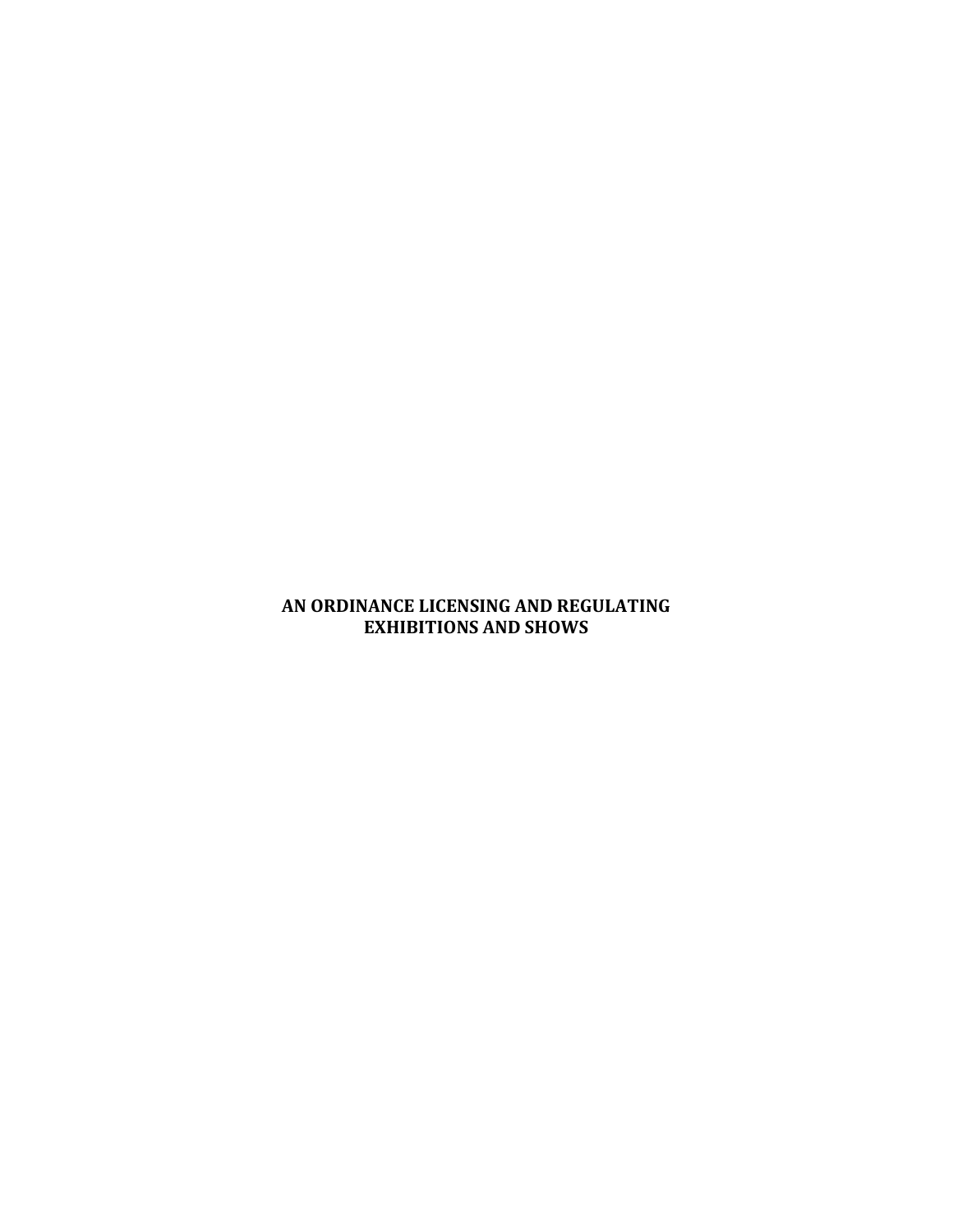# **TABLE OF CONTENTS**

| <b>SECTION</b> | <b>PAGE</b> |
|----------------|-------------|
| $\mathbf{I}$   |             |
| $\mathbf{I}$   |             |
| III            |             |
| IV             |             |
| V              |             |
| VI             |             |
| <b>VII</b>     |             |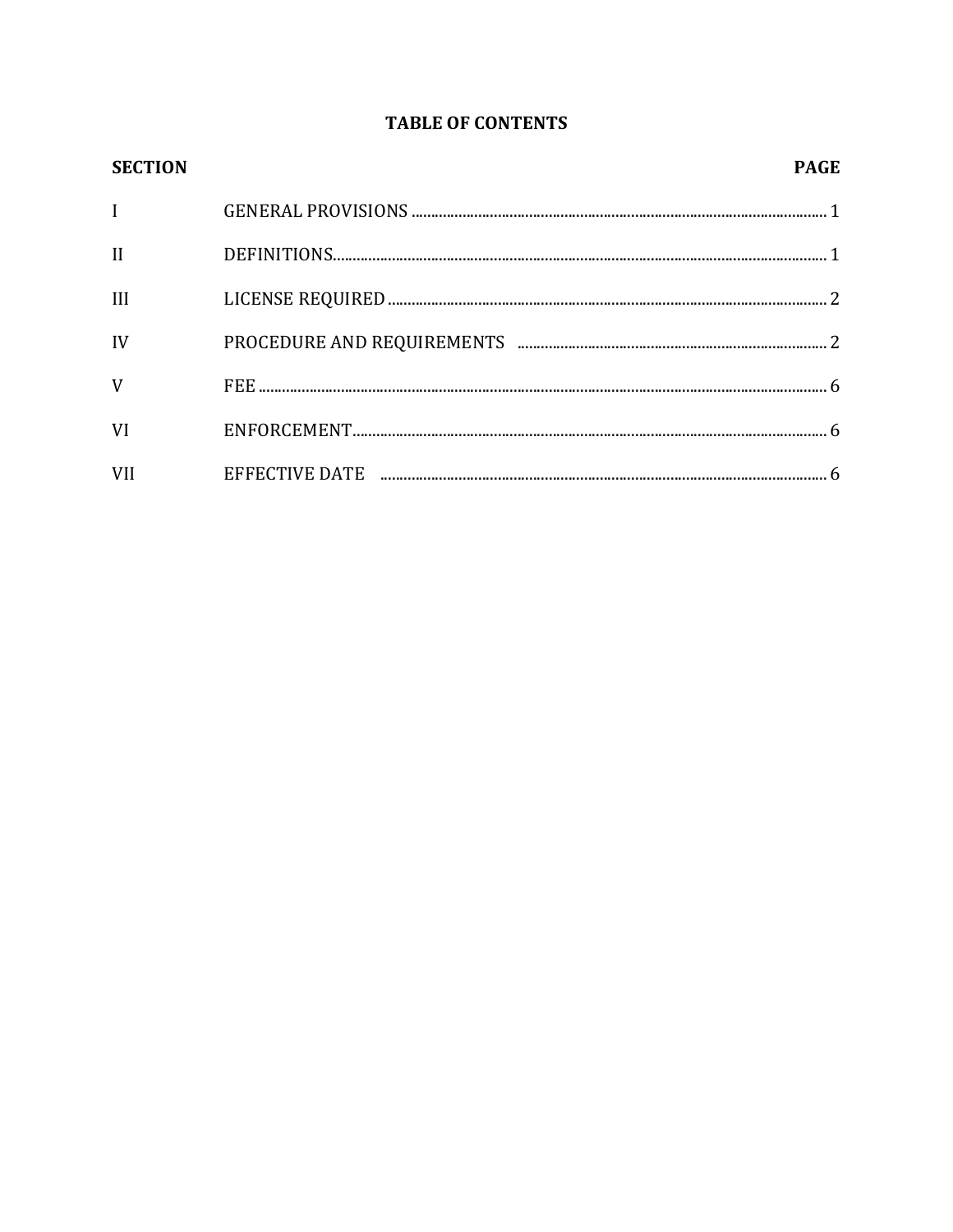#### **THE COUNTY BOARD OF STEVENS COUNTY ORDAINS:**

- I. General Provisions.
	- A. Title: This Ordinance from the date of its passage shall be entitled:

#### AN ORDINANCE LICENSING AND REGULATING EXHIBITIONS AND SHOWS

- B. Purpose: The purpose of this Ordinance shall be to regulate and license itinerant shows, carnivals, circuses, endurance contests, rock festivals, music festivals and exhibitions as hereinafter defined in the unincorporated areas of Stevens County and to promote the general health, safety and welfare of all persons in Stevens County, residents and visitors alike.
- C. Legal Authority: This Ordinance is enacted pursuant to Minnesota Statutes 375.40 entitled, County Board May License Exhibitions and Shows.
- D. Sections and Provisions to Have Independent Existence. All Sections and Provisions of this Ordinance have an independent existence and, should any Section or Provision be declared invalid or unconstitutional by a Court of competent jurisdiction, it is the intent that any Section or Provision so declared shall be severable from and shall not affect the validity of the remainder of the Ordinance.
- II. Definitions.
	- A. "Exhibitions and Shows". The phrase "Exhibitions and Shows" means all itinerant shows, carnivals, circuses, endurance contests, rock festivals, music festivals and any exhibitions of any nature whatsoever. The phrase "Exhibitions and Shows" does not mean, and this Ordinance shall not apply to: (1) auctions conducted by a licensed auctioneer, (2) any regularly established permanent place of worship, (3) stadiums, athletic fields, arenas, auditoriums, coliseums, or other similar permanently established places where shows or exhibitions are held. The phrase "Exhibitions and Shows" does not mean, and this Ordinance does not regulate, government sponsored fairs held on regularly established fair grounds.
	- B. "Person". "Person" means any individual, natural human being, partnership, corporation, firm, company, association, society or group.
	- C. "Assemblage". "Assemblage" means a group or company of persons gathered together at any location, at any single time.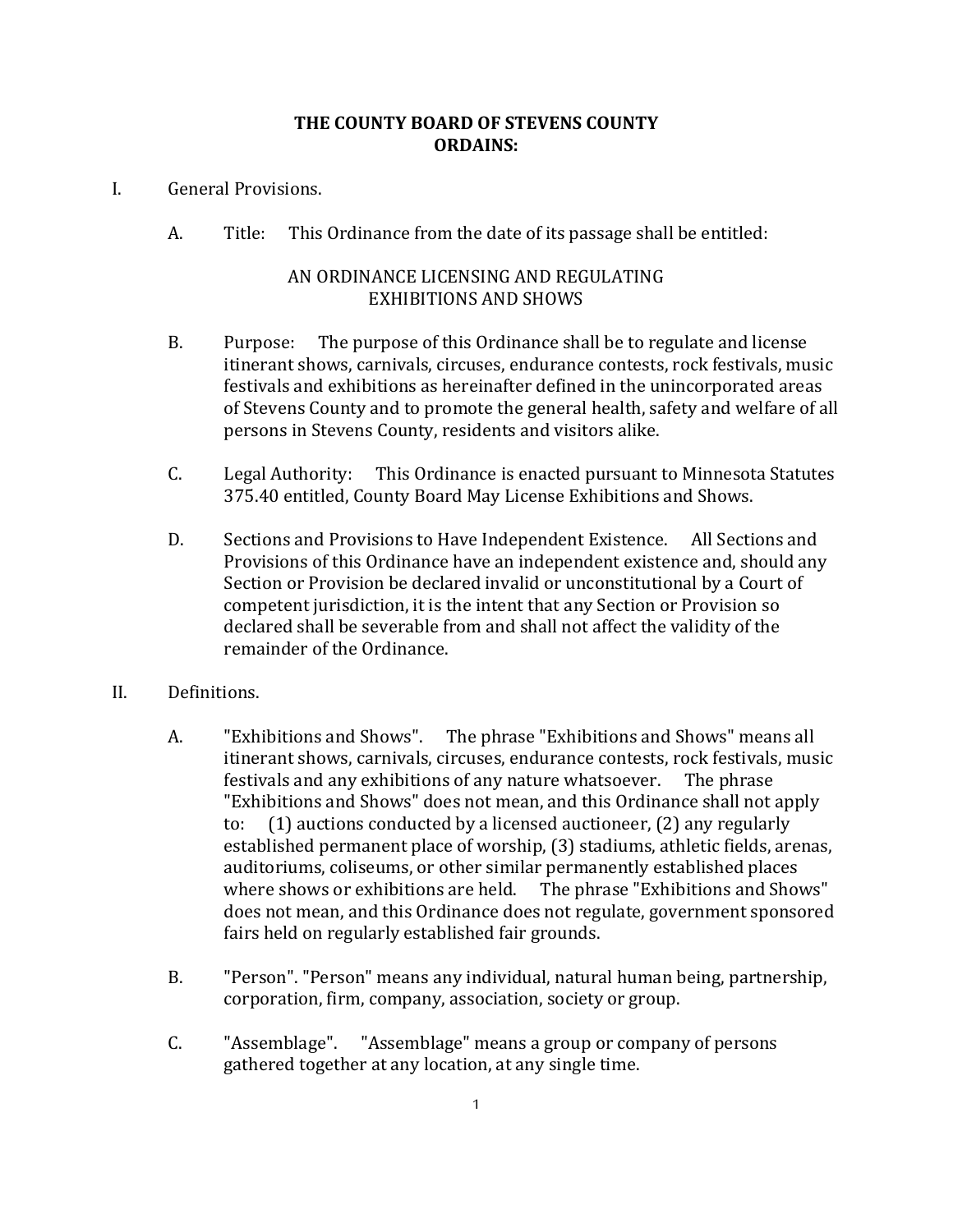- III. License Required. No exhibitions or shows shall be held and no person shall permit, maintain, promote, conduct, advertise, act as entrepreneur, undertake, organize, manage, or sell or give tickets to any exhibition or show of any nature which exhibition or show continues or is planned to continue eight or more consecutive hours and which causes an assemblage, or which can reasonably be anticipated to cause an assemblage of five hundred (500) or more people, without first obtaining a license therefore from the Board of County Commissioners of Stevens County.
- IV. Procedure and Requirements.
	- A. Applications for license shall be made in writing to the Board of Commissioners of Stevens County at least thirty (30) days in advance of the commencement of the show or exhibition. The application must be accompanied by certified copies of all other necessary State of Minnesota, Stevens County and Township licenses or permits to support the application. When a license is granted to one person, any other person is entitled to engage in any lawful activity in connection with the holding of the licensed show or exhibition.
	- B. Before a license may be issued, the applicant must determine the maximum number of people which will be assembled or admitted to the location of the show or exhibition, provided that the maximum number shall not exceed the maximum number which can reasonably assemble at the location of the show or exhibition in consideration of the nature of the show or exhibition and provided that, where the assembly is to continue overnight, together with the show or exhibition, the maximum number shall not be more than is allowed to sleep within the boundaries of the location of the show or exhibition by the zoning or health ordinances of the County of Stevens, or the regulations of the Minnesota State Board of Health or of the Township wherein such show or exhibition is to be held.
	- C. At the time the application for license is submitted, the sponsor will provide a plan including the provisions herein for the operation of the show or exhibition. Ten days prior to the start of the show or exhibition, local authorities will inspect to determine whether the requirements of these provisions have been substantially met. The following provisions shall be required for all shows or exhibitions:

1. A fence (sufficient to prevent ingress and exit except at established gates) completely enclosing the proposed location of sufficient height and strength to prevent people in excess of the maximum permissible number from gaining access to the show grounds, which fence shall have at least four gates, at least one at or near four opposite points of the compass.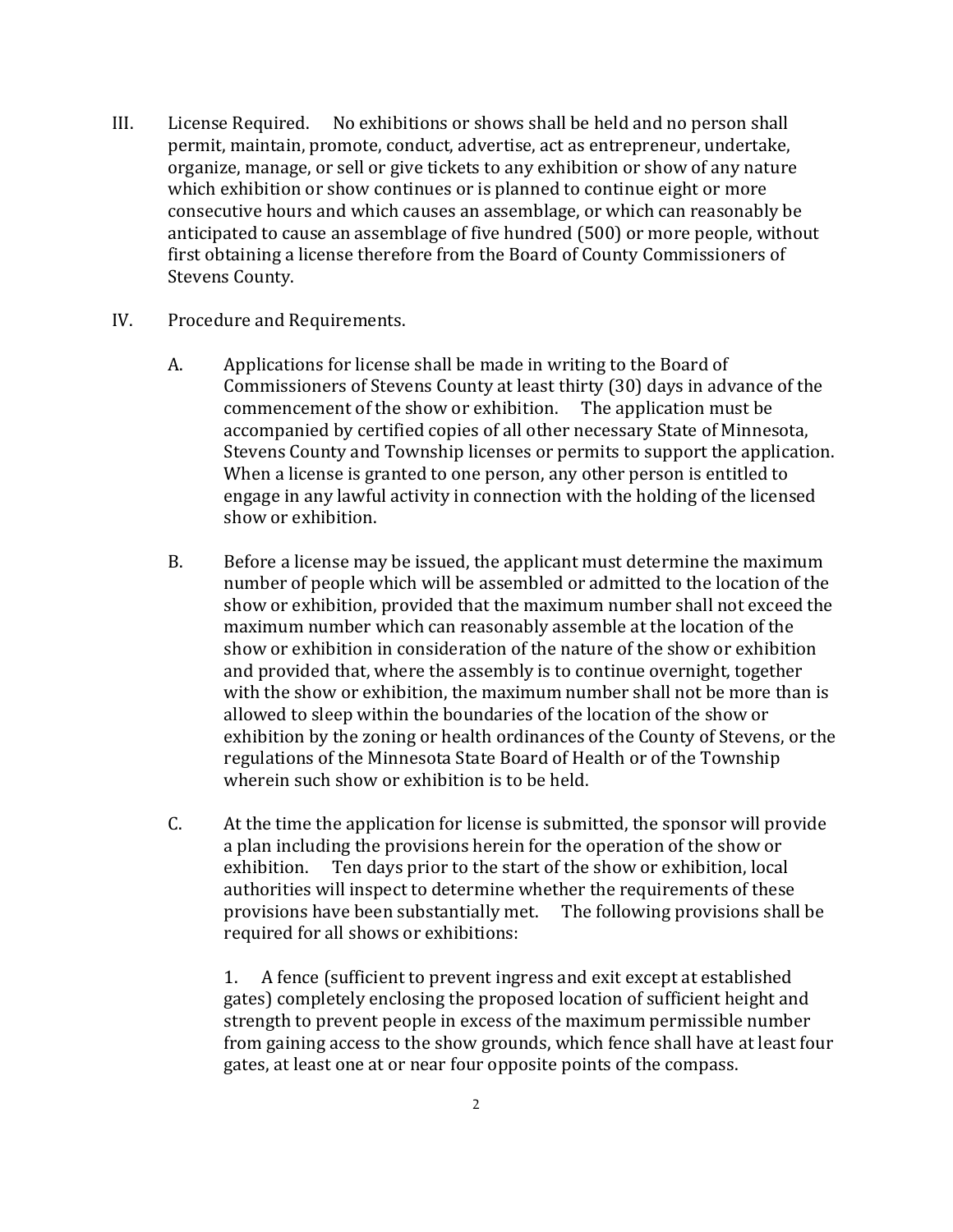2. Potable water, meeting all federal and state requirements for sanitary quality, sufficient to provide drinking water for the maximum number of people to be assembled to observe the show, at the rate of at least one gallon per person per day.

3. Separate enclosed toilets for males and females, meeting all state and local specifications, conveniently located throughout the grounds, sufficient to provide facilities for the maximum number of people to be assembled in accordance with the Minnesota State Board of Health Regulations and Standards.

4. A sanitary method of disposing of solid waste in compliance with state and local laws and regulations, sufficient to dispose of the solid waste production of the maximum number of people to be assembled at the rate of at least 2.5 lbs. of solid waste per person per day, together with a plan for holding and a plan for collecting all such waste at least once each day of the show or exhibitions continuance, and sufficient trash containers and personnel to perform tasks required.

5. If the show or exhibition is to continue during hours of darkness, or the people in attendance to observe shall continue to be assembled during hours of darkness, upon the grounds where the show or exhibition is being held, illumination sufficient to light the entire area of the assembly shall be provided but not to shine unreasonably beyond the boundaries of the enclosed location of said show or exhibition.

6. If the show or exhibition is to continue during the hours or darkness, or the people in attendance to observe shall continue to assemble during hours of darkness, upon the grounds where the show or exhibition is being held, camping facilities in compliance with all state and local requirements as set forth in Minnesota Statutes and Regulations and Ordinances of this County, sufficient to provide camping accommodations for the maximum number of people to be assembled to observe the show or exhibition.

7. Security and traffic control plan which will meet the requirements of local authorities and the Minnesota Department of Public Safety. Regularly employed off duty Minnesota Law Enforcement officers, or other approved security officers, sufficient to provide adequate security for the maximum number of people to be assembled for the purpose of viewing the show or exhibition.

8. Administrative control center with telephones where local authorities can contact the sponsors and law enforcement personnel inside the area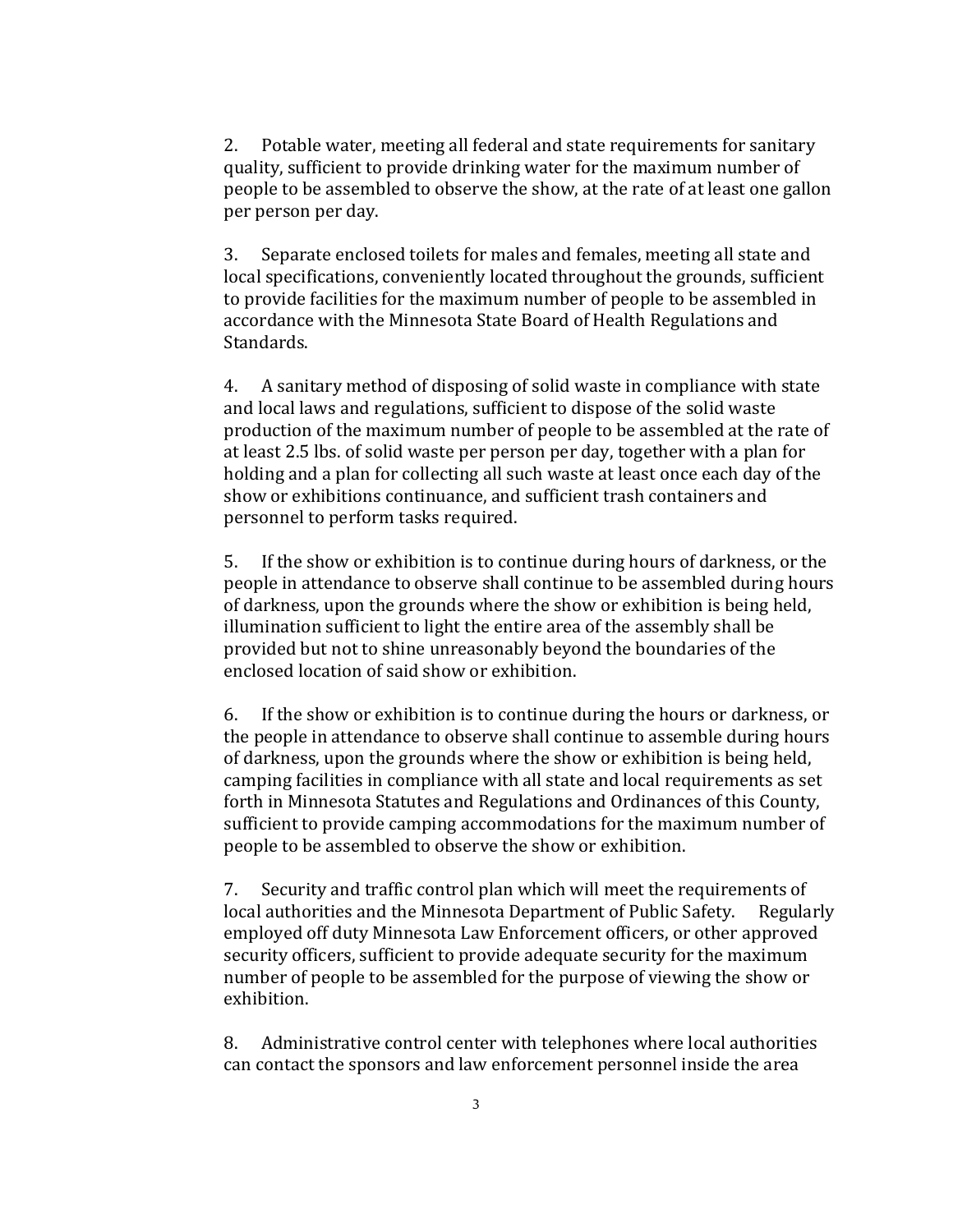where the show or exhibition is being conducted.

9. A bond, filed with the County Auditor of Stevens County, either in cash or underwritten by a surety company licensed to do business in Minnesota in the minimum amount of One Hundred Thousand (\$100,000.00) Dollars, which shall indemnify and hold harmless the County of Stevens, or any of its agents, officers, servants, and employees from any liability or causes of action which might arise by reason of granting this license, payment of employees, or services rendered by the granting authority, including the cost of extraordinary police protection or fire protection and from any cost incurred in cleaning up any waste material produced or left by the people in attendance at said show or exhibition.

10. Physicians and nurses licensed to practice in Minnesota sufficient to provide the average medical care enjoyed by resident of Minnesota for the maximum number of people to be assembled at the rate of at least one physician and nurse for every one thousand (1,000) people, together with an enclosed covered structure where treatment may be rendered, containing separately enclosed treatment rooms for each physician, and at least two emergency ambulances with attendants for each one thousand (1,000) people.

11. A free parking area inside the assembly grounds sufficient to provide parking space for the maximum number of people to be assembled at the rate of at least one parking space for every four persons.

12. Fire protection to be provided by the sponsor including, but not limited to, the following: fire alarms, extinguishing devices, fire lanes. Such fire protection shall be sufficient to meet all applicable State laws and local regulations which are in effect, or may be set forth by the political subdivision concerned. Sufficient emergency personnel to efficiently operate the required equipment shall be provided by the sponsor.

13. All reasonable necessary precautions to insure that the sound of the assembly will not carry unreasonably beyond the enclosed boundaries of the location of the assembly.

D. An application for a license under the terms hereof, shall be processed within twenty days of receipt and shall be issued if all conditions are substantially complied with. The license may be revoked by the governing body of this county at any time if any of the conditions necessary for the issuance of or contained in the license are not complied with, or if any conditions previously met cease to be complied with.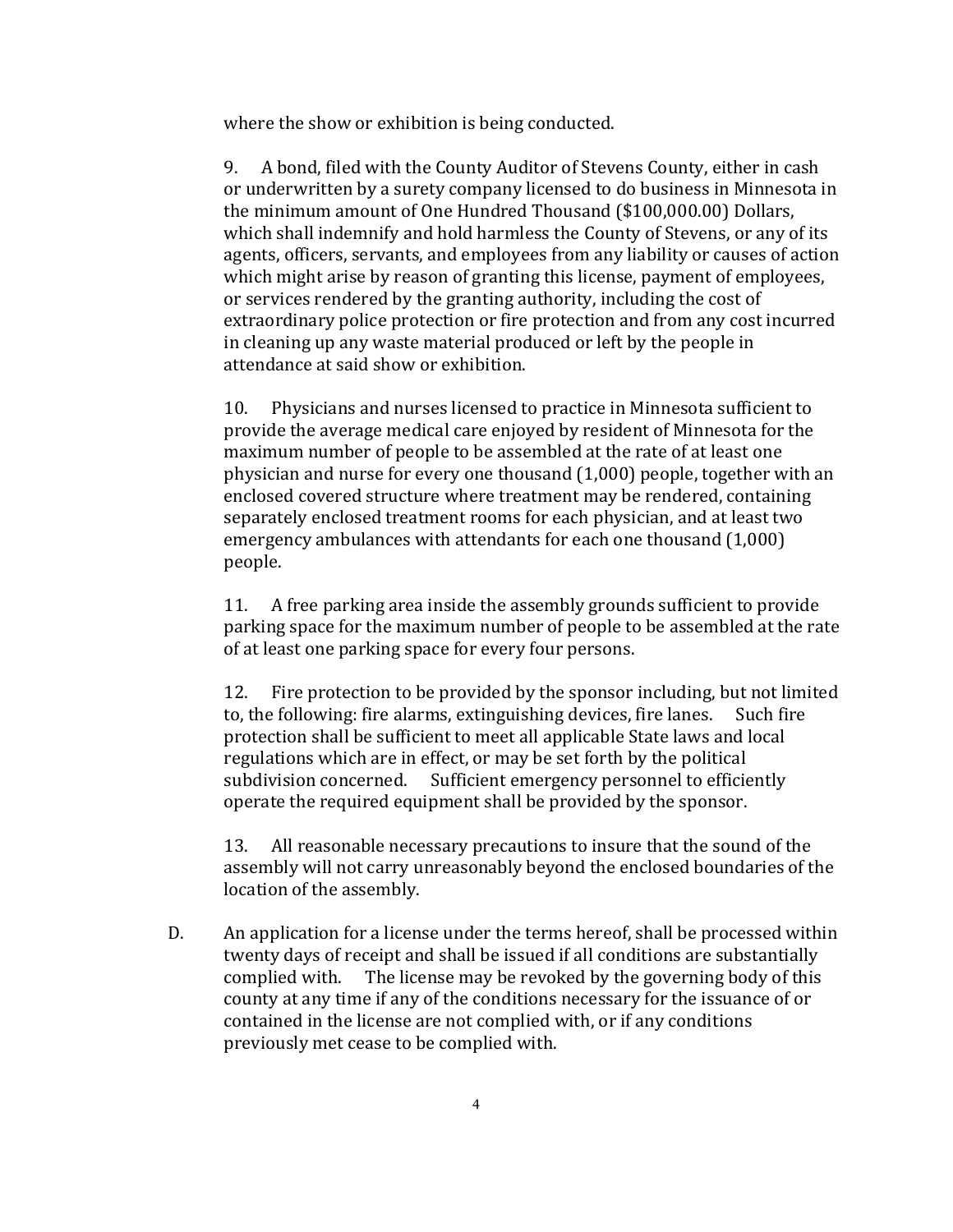E. The application for the license to conduct a show or exhibition regulated herein, shall be on a form furnished by the County Auditor of the County of Stevens, said form to be completed by the sponsor of the show or exhibit, under oath, and signed by the applicant. The application form shall contain and require to be disclosed the following matters:

1. The name, age, residence and mailing address of the applicant if an individual, and the officers of the corporation, if applicant is a corporation, and by all partners if the applicant is a partnership, by all officers of a non-incorporated association, society or club or if there are no officers, by all members of such association, society, or club.

2. The address and legal description of all property upon which the show or exhibition is going to be held.

3. The names and addresses of the record owners of the land where said show or exhibition is going to be held.

4. The nature and purpose of the show or exhibition.

5. The maximum number of persons which the applicant shall permit to assemble at any time, for purposes of observing the show or exhibition and the total number of days and/or hours during which the show or exhibition is held.

6. The maximum number of tickets, if any, which will be sold.

7. Plans of the applicant to limit the maximum number of people permitted to assemble for purposes of observing the show or exhibition.

8. The plans for controlling and parking vehicles of the persons assembling to observe the show or exhibition.

9. The plans for security including the number of guards, their deployment, their names, addresses, credentials and hours of availability.

10. The Plans for sound control, if applicable, and sound amplification, if any, including number, location and power of amplifiers and speakers.

11. The plans for food and/or beverage concessions and concessioner's who will be allowed to operate on the grounds including the names and addresses of all concessioner's and their license or permit numbers.

12. The plans and provisions therein contained as is required by Section